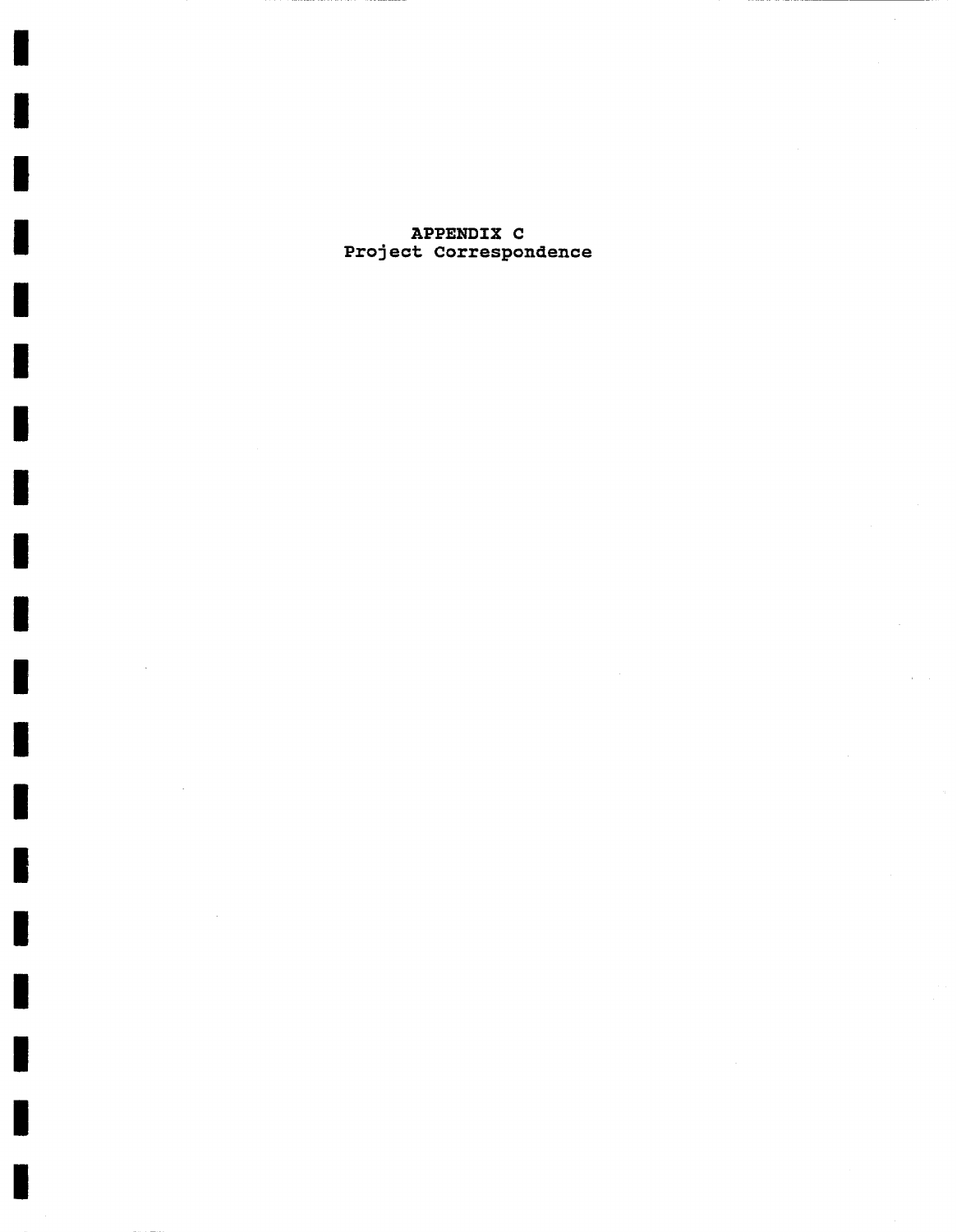

**I** 

**l** 

**!** 

**I** 

**I** 

**I** 

**I** 

**I** 

**I** 

**I** 

## **,6 ARIZONA DEPARTMENT OF ENVIRONMENTAL QUALITY**

ROSE MOFFORD, GOVERNOR RANDOLPH WOOD, DIRECTOR

March 8, 1990



Mr. Terence R. Arundel, Airport Planner Carter Associates, Inc. 5080 North 40th Street, Suite 300 Phoenix, Arizona 85018

Dear Mr. Arundel:

This letter is in response to your March 6, 1990 request for an air quality impact review, of the following Community Development Block Grant Project:

Chinle Airport

The planned project is located in an air quality attainment area, that is, an area which currently meets federal health standards for air pollution levels, including particulates.

We have reviewed the submitted proposal and no adverse air quality impact is anticipated as a result of the project. However, during construction, we would request that steps are taken to minimize the amount of particulate matter (dust) generated, including incidental emissions caused by strong winds, as well as tracking of dirt off the construction site by machinery and trucks. Applicable state regulations are contained in A.A.C. R9-3404. We recommend that the following preventive and mitigative measures are taken to minimize the possible particulate pollution problem:

- I. Site Preparation
	- A. Minimize land disturbance
	- B. Use watering trucks to minimize dust
	- C. Cover trucks when hauling dirt
	- D. Stabilize the surface of dirt piles if not removed immediately
	- E. Use windbreaks to prevent any accidental dust pollution
	- F. Limit vehicular temporary roads paths and stabilize these
	- G. Grade to prevent roadways. from washing onto paved

*I The Department of Environmental Quality is An Equal Opportunity Affirmative Action Employer.* 

Central Palm Plaza Building 2005 North Central Avenue Phoenix, Arizona 85004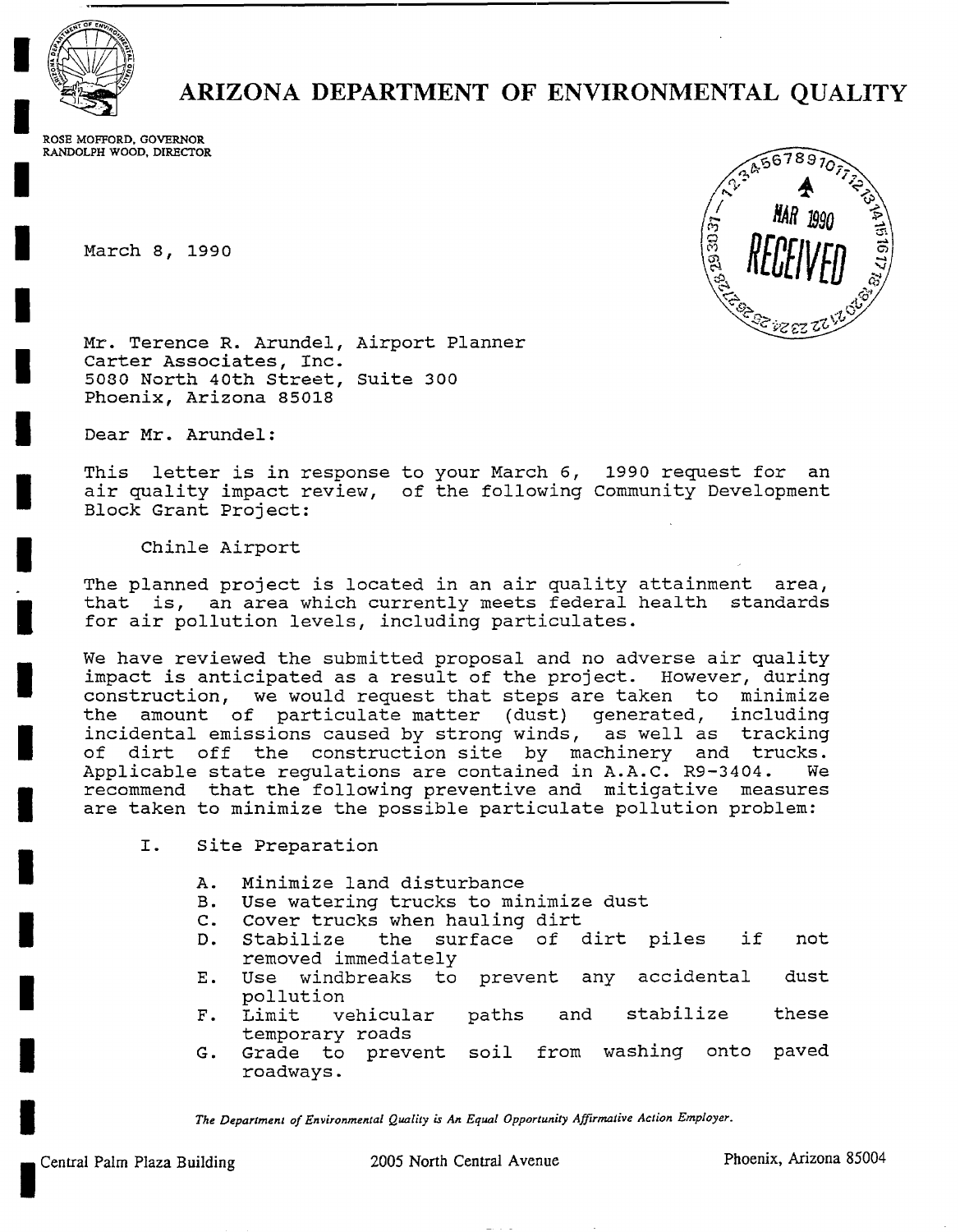Mr. Arundel March 8, 1990 Page 2

- II. Construction
	- A. Cover trucks when transferring materials
	- B. Use dust suppressants on traveled paths which are not paved
	- C. Minimize unnecessary vehicular and machinery activities
	- D. Minimize dirt track-out by washing or cleaning trucks before leaving the construction site (alternative to this strategy is to pave a few hundred feet of the exit road, just before entering the public road).

III. Post Construction

- A. Revegetate any disturbed land not used
- B. Remove unused material
- C. Remove dirt piles
- D. Revegetate all vehicular paths created during construction to avoid future off-road vehicular activities.

Applicable state rules are contained in A.A.C. R18-2-404, R18-2-405, R18-2-406, and R18-2-407. Enclosed please find a copy of these rules.

In addition, please be aware that portable sources of air pollution such as rock, sand, gravel, and asphaltic concrete plants are required to receive Installation and Operating permits from the Office of Air Quality in order to operate in the State.

Thank you for the opportunity to comment. Should you have any further questions, please contact this office at 257-6965.

Sincerely,

or 77 wh

Joe Gibbs Office of Air Quality

JG/sds

Enclosure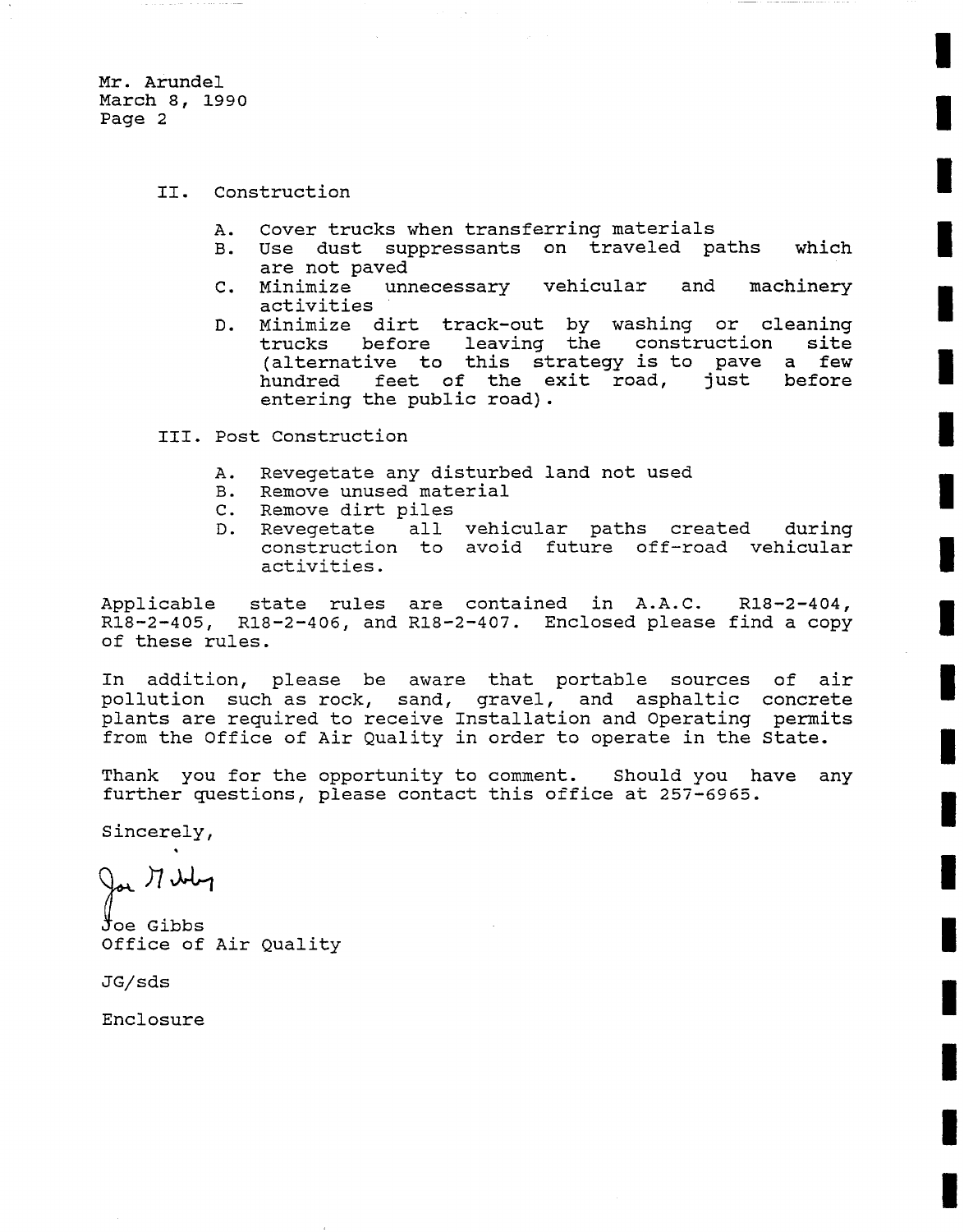**(**  T **m** 

Ch. 2 **AIR POLLUTION CONTROL R18-2-40** 

#### **R18-2-405. Roadways** and streets

A. No person shall cause, suffer, allow or permit the use, repair, construe tion or reconstruction of a roadway or alley without taking reasonable precau tions to prevent excessive amounts of particulate matter from becoming airborne. Dust and other particulates shall be kept to a minimum by employing temporary paving, dust suppressants, wetting down detouring or by other reasonable means.

B. No person shall cause, suffer, allow or permit transportation of materials likely to give rise to airborne dust without taking reasonable precautions, such as wetting, applying dust suppressants, or covering the load, to prevent particulate matter from becoming airborne. Earth or other material that is deposited by trucking or earth moving equipment shall be removed from paved streets by the person responsible for such deposits.

#### **Historical Note**

Former R9-3-405, Other industries, renumbered R9-3-406, new Section adopted elf. Sept. 17, 1975 (Supp. 75-1). Former Section R9-3-405 repealed, new Section R9-3-405 adopted elf. May 14,1979 (Supp. 79-1). Amended eff. Oct. 2, 1979 (Supp. 79-5). Former Section R9-3-405 renumbered without change as Section R18-2-405 (Supp. 87-3).

#### **R18-2-406.** Material handling

No person shall cause, suffer, allow or permit crushing, screening, handling, transporting or conveying of materials or other operations likely to result in significant amounts of airborne dust without taking reasonable precautions, such as the use of spray bars, wetting agents, dust suppressants, covering the load, and hoods to prevent excessive amounts of particulate matter from becoming airborne.

#### **Historical Note**

Former Section R9-3-405, renumbered elf. Sept. 17~ 1975 (Supp. 75-1). Former Section R9- 3-406 repealed, new Section R9-3-406 adopted eff. May 14, 1979 (Supp. 79-1). Former Section R9-3-406 renumbered without change as Section R18-2-406 (Supp. 87-3).

#### **R18-2..407. Storage plies**

A. No person shall cause, suffer, allow, or permit organic or inorganic dust producing material to be stacked, piled, or otherwise stored without taking reasonable precautions such as chemical stabilization, wetting, or covering to prevent excessive amounts of particulate matter from becoming airborne.

B. Stacking and reclaiming machinery utilized at storage piles shall be operated at all times with a minimum fall of material and in such manner, or with the use of spray bars and wetting agents, as to prevent excessive amounts of particulate matter from becoming airborne.

#### Historical Note

Adopted elf. May 14, 1979 (Supp. 79-1). Former Section R9-3-407 renumbered without change as Section R18-2-407 (Supp. 87-3).

and development concerning the effects of forest burn programs on air quality. Such report shall include, where applicable, innovations in the management of prescribed burning using meteorological data, as well as special burning methods, or innovative equipment. Alternatives to burning shall also be considered. Research as to cost effectiveness of the various methods should also be included.

#### **Historical Note**

Former Section R9.3403 repealed, new Section R9-3-403 adopted elf. May 14, 1979 (Supp. 79-1). Former Section R9-3-403 renumbered without change as Section R18-2-403 (Supp. 87-3).

#### R18-2-404, Open areas, drywashes or riverheds

A. No person shall cause, suffer, allow, or permit a building or its appurtenances, or a building or subdivision site, or a driveway, or a parking area, or a vacant lot or sales lot, or an urban or suburban open area to be constructed, used, altered, repaired, demolished, cleared, or leveled, or the earth to be moved or excavated, without taking reasonable precautions to limit excessive amounts of particulate matter from becoming airborne. Dust and other types of air contaminants shall be kept to a minimum by good modern practices such as using an approved dust suppressant or adhesive soil stabilizer, paving, covering, landscaping, continuous wetting, detouring, barring access, or other acceptable means.

B. No person shall cause, suffer, allow, or permit a vacant lot, or an urban or suburban open area, to be driven over or used by motor vehicles, trucks, ears, cycles, bikes, or buggies, or by animals such as horses, without taking reasonable precautions to limit excessive amounts of particulates from becoming airborne. Dust shall be kept to a minimum by using an approved dust suppressant, or adhesive soil stabilizer, or by paving, or by barring access to the property, or by other acceptable means.

C. No person shall operate a motor vehicle for recreational purposes in a dry wash, riverbed or open area in such a way as to cause or contribute to visible dust emissions which then cross property lines into a residential, recreational, institutional educational, retail sales, hotel or business premises. For purposes of this Subsection "motor vehicles" shall include; but not be limited to trucks, cars, cycles, bikes, buggies and three-wheelers. Any person who violates the provisions of this Subsection shall be subject to prosecution under A.R.S. § 36- 1720.

#### Historical Note

Former Section R9.3.404 repealed, new Section R9-3-404 adopted elf. May 14, 1979 (Supp. 79-1). Amended by adding Subsection C. elf. Sept. 22, 1983 (Supp. 83-5). Former Section R9-3-404 renumbered without change as Section R18-2-404 (Supp. 87-3).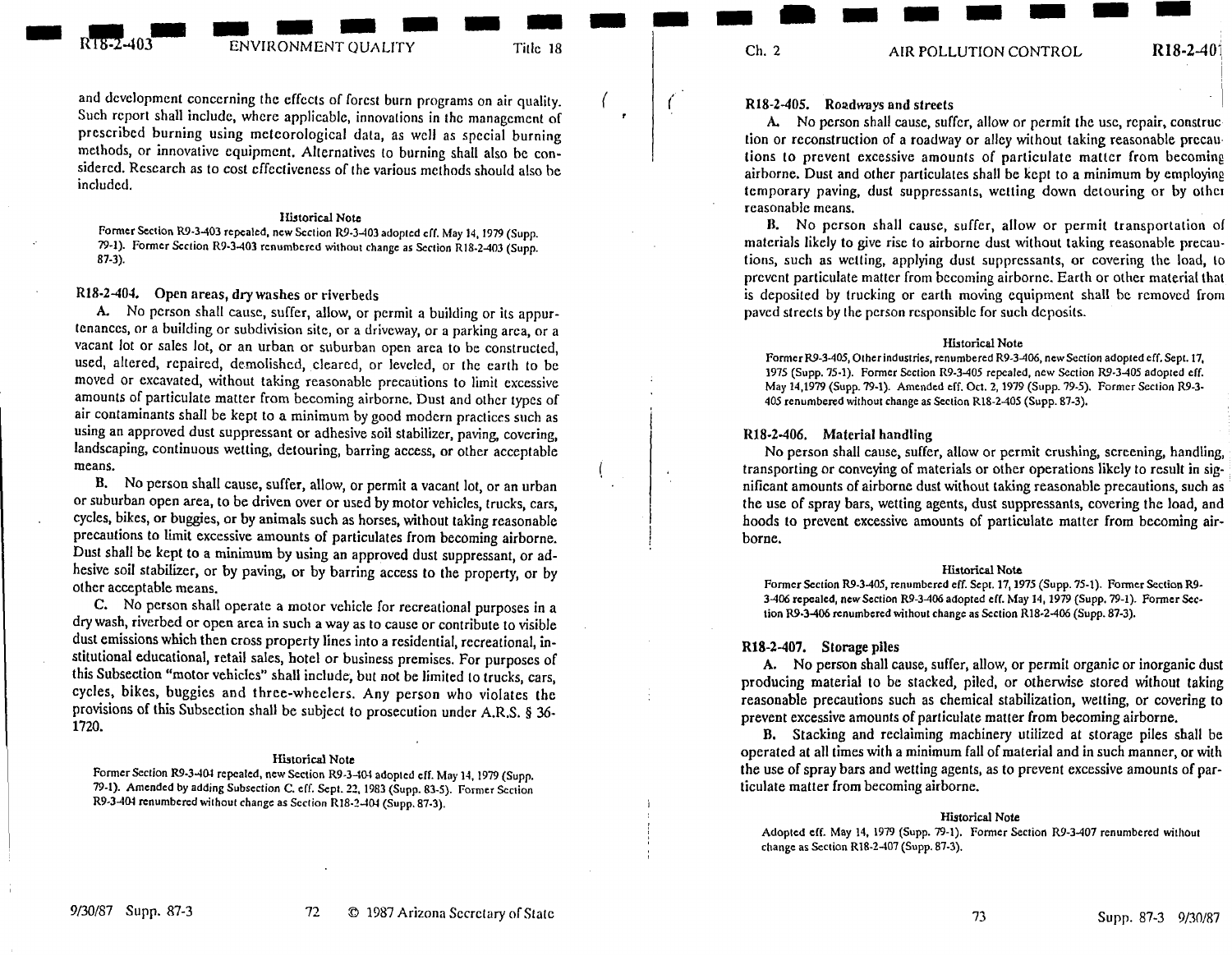



**!** 

**I** 

**.'** 



**800 W. WASHINGTON SUITE 415 PHOENIX, ARIZONA 85007 TELEPHONE 602-542-4174** 

> **ROSE MOFFORD GOVERNOR**

#### **STATE PARKS BOARD MEMBERS**

WILLIAM G. ROE CHAIR **TUCSON** 

> RONALD PIES VICE CHAIR TEMPE

DEAN M. FLAKE **SECRETARY** SNOWFLAKE

DUANE MILLER **SEDONA** 

ELIZABETH TEA **DUNCAN** 

> **JONI** BOSH PHOENIX

**M, JEAN** HASSELL STATE LAND COMMISSIONER

**KENNETH E.** TRAVOUS EXECUTIVE **DIRECTOR** 

COURTLAND **NELSON**  DEPUTY DIRECTOR March 28, 1990

Terence R. Arundel Airport Planner Carter Associates, Inc. 5080 North 40th Street, Suite 300 Phoenix, AZ 85018

RE: Chinle Airport, FAA and DOI-BIA/NAO

Dear Mr. Arundel:

Thank you for notifying us about the above project that will involve construction of a new airport in Chinle, preferably in the Nazlini Wash area. I have reviewed the submitted documentation and have the following comments pursuant to 36 CFR Part 800"

1. Because this project will occur on the Navajo Nation, it has to be approved by 1. Because this project will occur on the riavajo Hallon, it has to be approved by<br>the Bureau of Indian Affairs, Navajo Area Office (BIANAO). For your information, effective March 19, 1990 the Navajo Nation enacted Public Law 638 and initial review and approval of BIA/NAO projects is now being handled by the Navajo Nation Historic Preservation Officer (NNHPO) who then consults with this office about archaeological projects on the Nation. Therefore, I recommend that you contact Dr. Alan Downer, NNHPO, P.O. Box 689, Window Rock, AZ 86515 regarding the above project and solicit his comments. His phone number is (602) 871-6438. If Dr. Downer is not available, may 1 suggest you contact the Deputy NNHPO, Alexa Roberts.

2. The Chinle area contains a variety of significant cultural resources, some of which may be in the project area. The NNHPO will be able to tell you if this area has already been surveyed. If it has not, I recommend that the area be surveyed by a qualified archaeologist to locate and evaluate any existing cultural remains.

3. When the survey is completed, a copy of the report should be sent to our office for review and comment. The NNHPO will send us a copy of this report because the BIA/NAO should be the lead Federal agency for this project.

Your continued cooperation with this office in complying with the historic preservation requirements for Federal projects is appreciated. If you have any questions, please contact me.

Sincerelv

Robert E. Gasser Compliance Coordinator

for Shereen Lerner, Ph.D. State Historic Preservation Officer

cc: Alan Downer, NNHPO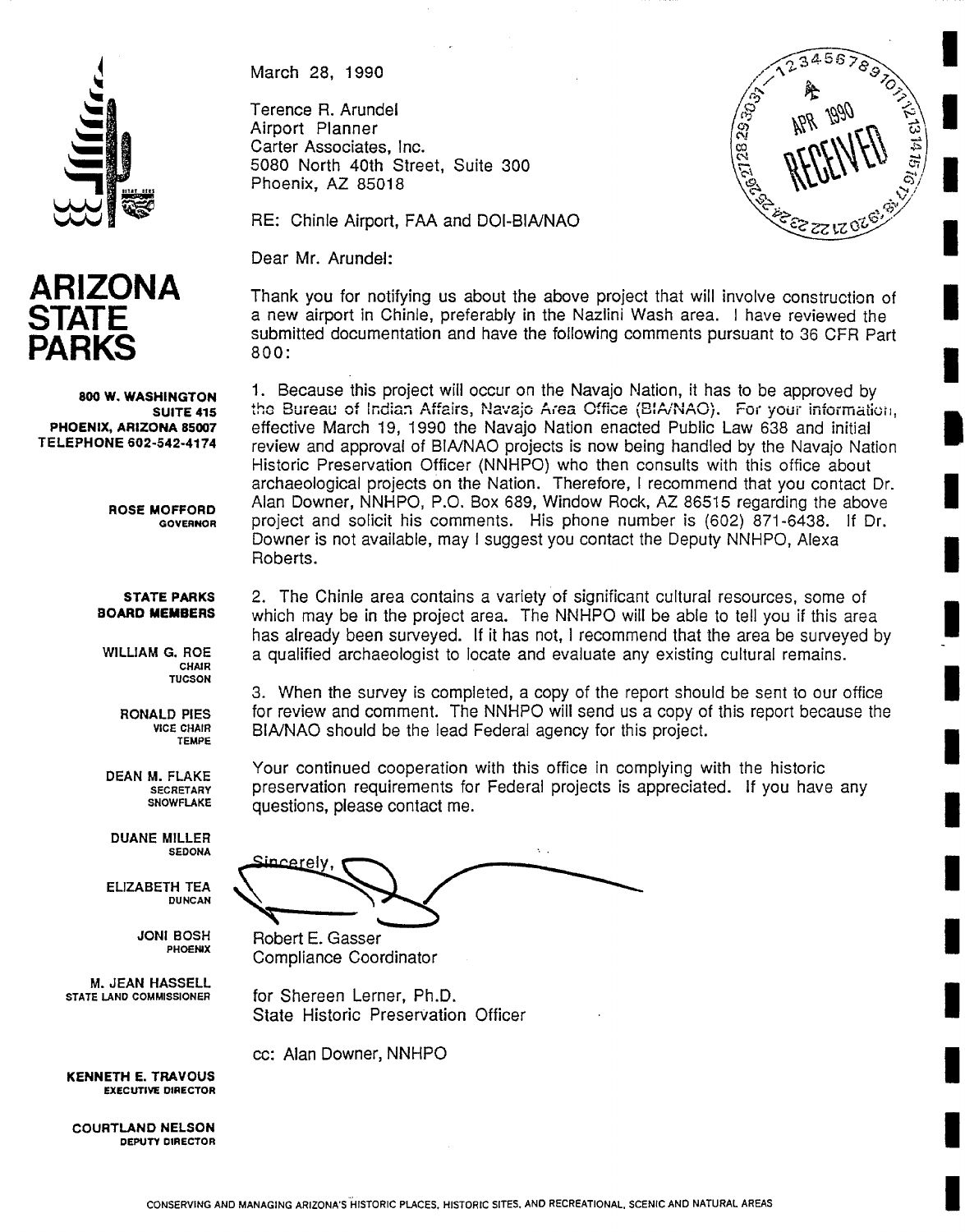## **THE NAVAJO NATION**

Interim Chairman

ID

**!** 

**!** 

**!** 

**!** 



*~ -,',< ~ ~" Interim Vice Chairman* 

*April 5, 1990*  $\begin{pmatrix} 0 & 0 \\ 0 & 0 \\ 0 & 0 \\ 0 & 0 \end{pmatrix}$ 



Mr. Terence R. Arundel Cater Associates, Inc. 5080 North 40th Streets, Suite 300 Phoenix, Arizona 85018

Re: Chinle Airport, Carter Job No. 138.8420900

Dear Mr. Arundel:

l Pursuant to a Public Law 93-638 archeology services contract between the BIA Navajo Area Office and the Navajo Nation, we have reviewed your March 26, 1990 letter to the BIA concerning the proposed Chinle airport. Our only comment is that at the earliest date possible, an intensive cultural resources inventory of the proposed facility should be completed. Only then can the potential effects on cultural resources be evaluated.

If you have any questions, please contact me at (602) 871-6437.

Sincerely,

**l** er, HPO HISTORIC PRESERVATION DEPARTMENT P.O. Box 2898 Window Rock, Arizona 86515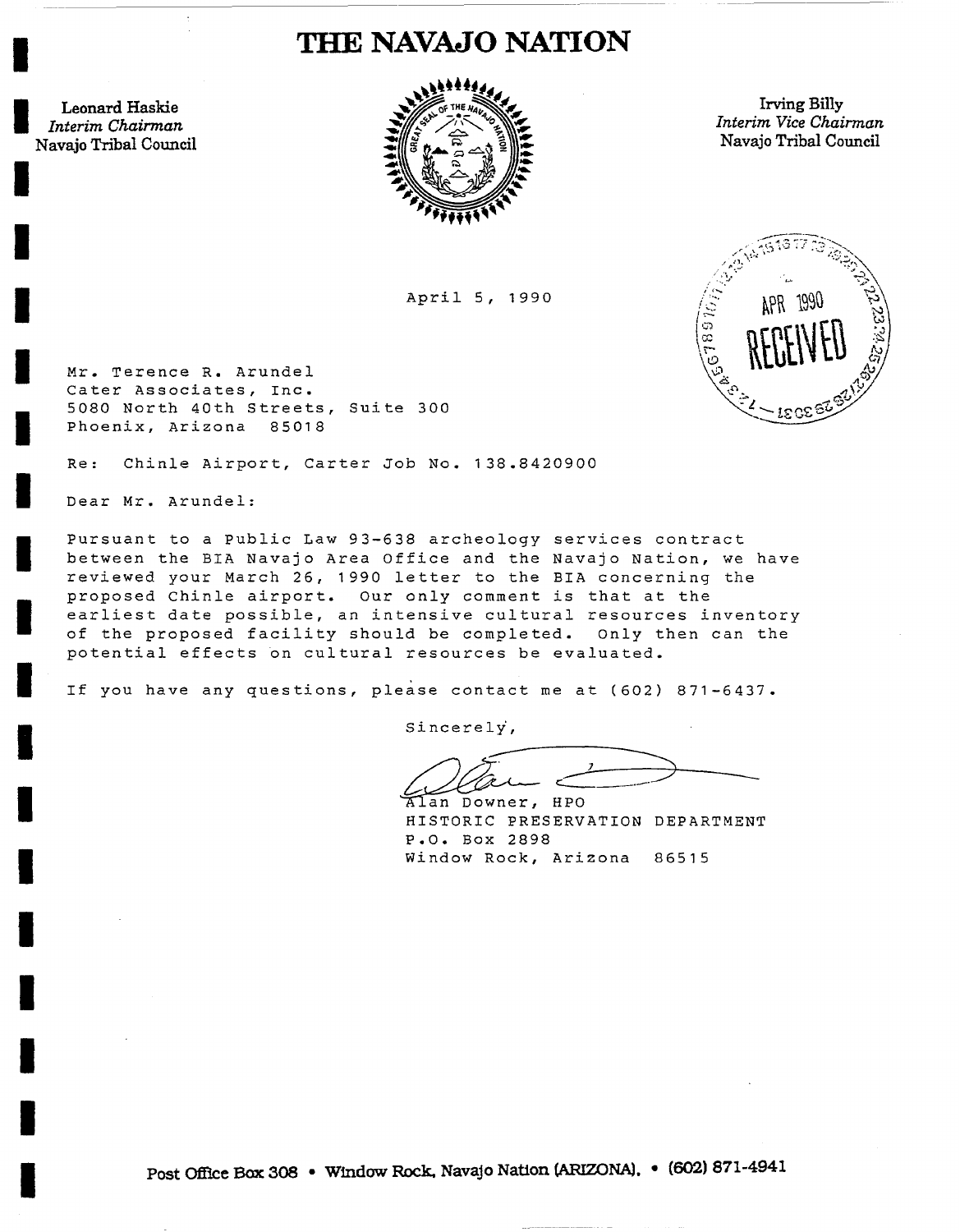

### **UNITED STATES DEPARTMENT OF THE INTERIOR FISH AND WILDLIFE SERVICE**

**ECOLOGICAL SERVICES**   $3616$  W. Thomas, Suite  $6$ Phoenix, Arizona 85019

 $\sqrt{345676_9}$  $\sim$ , .;.i J, I  $\bigvee \mathbb{Z}_p$  , and  $\bigvee \mathbb{Z}_p$  $2 - 21 - 90 - I - I0$ 

March 12, 1990

Terence Arundel Carter Associates 5080 N. 40th Street Suite 300 Phoenix, Arizona 85018

Dear Nr. Arundel:

This responds to your request of March 6, 1990, for information on species listed or proposed to be listed as threatened or endangered that could be in the vicinity of the proposed new Chinle Airport in Apache County, Arizona.

Our data indicate no listed or proposed threatened or endangered species would likely be affected by the proposed action in the area of interest. We are not aware of any wetlands in the area that would likely be affected by the proposed action.

If we may be of further assistance, please contact Ms. Lesley Fitzpatrick or me (Telephone: 602/379-4720).

Sincerely,

Sam F. Spiller Field Supervisor

cc: Regional Office, Fish and Wildlife Service, Albuquerque, New Mexico (FWE/HC)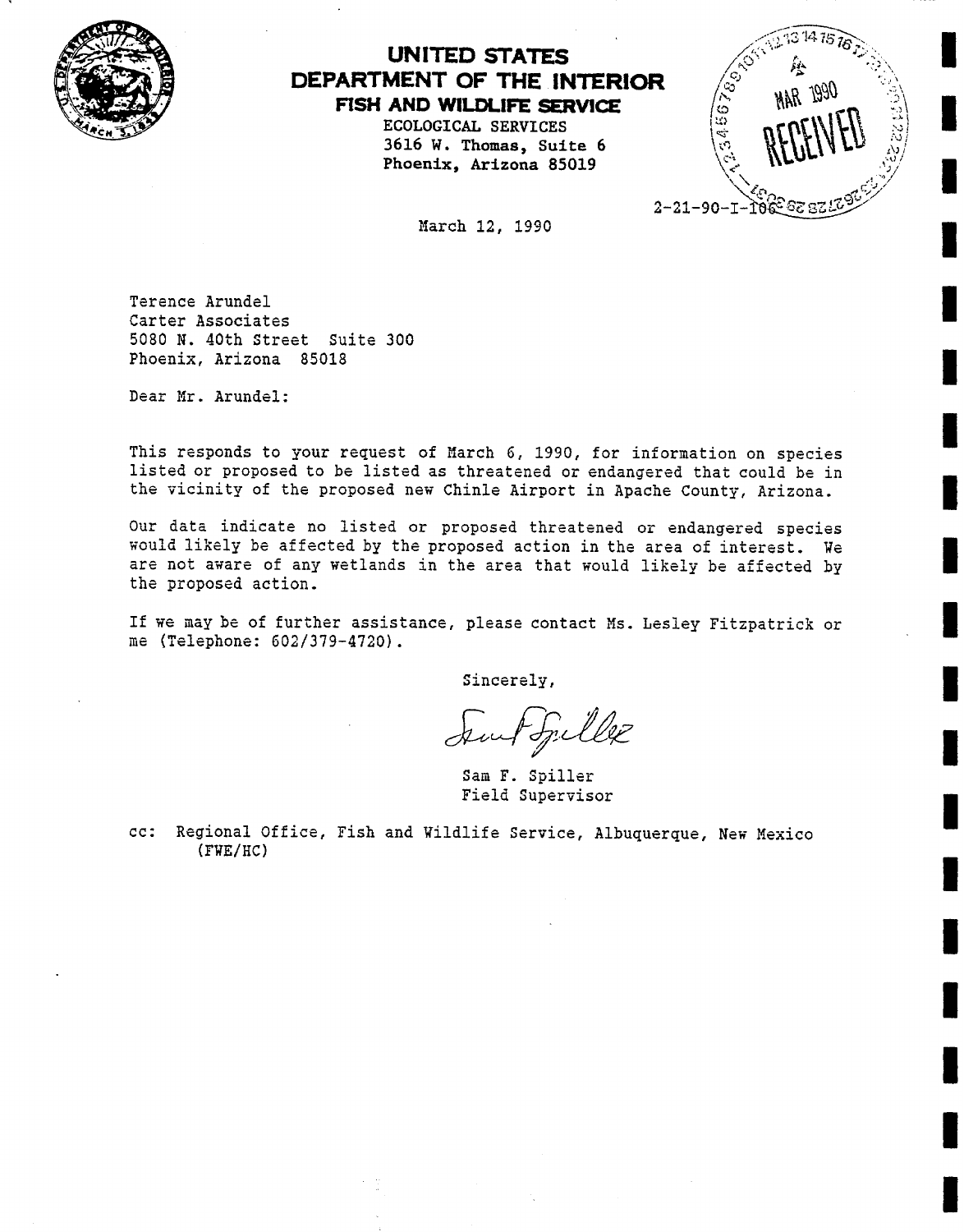

**I** 

**I** 

**I** 

**I** 

**I** 

**I** 

**I** 

**!** 

**I** 

**I** 

**I** 

**I** 

**I** 

**I** 

**I** 

**I** 

**Federal Emergency Management Agency** 

Region IX Building 1.05 Presidio of San Francisco, California 94129

MAR 1 3 1990



Mr. Terence R. Arundel, Airport Planner Carter Associates, Inc. 5080 North 40th Street, Suite 300 Phoenix, Arizona 85018

Dear Mr. Arundel:

A review of the Navajo County, Arizona Flood Insurance Rate Map (FIRM), dated August 16, 1988, shows that the Navajo Indian Reservation was not studied or mapped by the Federal Emergency Management Agency (FEMA). Therefore, we cannot make a determination as to whether the site of the proposed airport is in a special flood hazard area or not.

We do recommend, however, that the Navajo Nation make every effort to determine the level of expected flooding in the area where the airport facility will be constructed, and take appropriate measures to insure that the building and contents are protected from flood damage.

Sincerely,

Nichólas B.

Division Chief Natural & Technological Hazards

**I** cc: Terri Miller, ADWR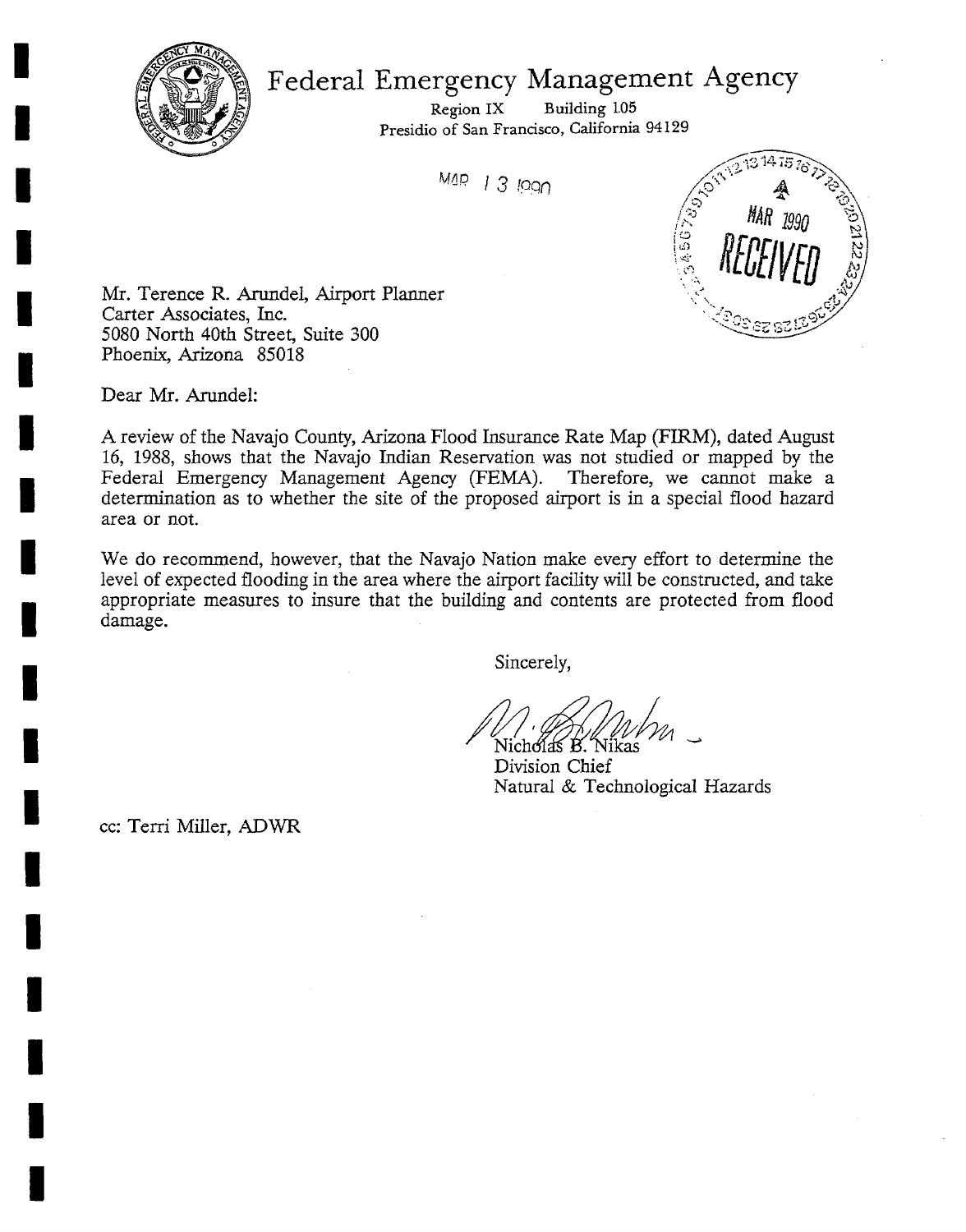THE STATE OF ARIZONA *Commissioners:* 

*Governor*  Rose Mofford

# **GAME & FISH DEPARTMENT** *Director Director Director*

2221 West Greenway Road, Phoenix, Arizona 85023-4312 (602) 942-3000 *Deputy Director* 

Elizabeth T. Woodin, Tucson

Phillip W. Ashcroft, Eagar Gordon K. Whiting, Klondyke Larry Taylor, Yuma

Thomas W. Spalding

-.--2>..\_

**,** 

August 13, 1990

Thomas G. Woods, Jr., Phoenix, Chairman

Mr. Scott A. Wiegand Carter Associates, Inc. 5080 N. 40th Street, Suite 300 Phoenix, Arizona 85018

Dear Mr. Wiegand:

Re: Chinle Airport Master Plan

The Arizona Game and Fish Department received your fax transmittal dated August 8, 1990 requesting information on special status species in the vicinity of the Chinle Airport. We provide the following information.

Although our Department maintains a Nongame Database, we do not have current information regarding the Navajo Reservation. The Navajo, in cooperation with The Nature Conservancy, maintain their own special status species database. The Navajo Natural Heritage Program has the most current sensitive species information, for the Navajo Reservation.

Per our phone conversation of August 6, 1990, I understand that Carter Associates, Inc. has solicited information from the Navajo Natural Heritage Program. Since the Navajo Natural Heritage Program has the most current information for the Chinle area, and since our Department does not have current information for this area, our Department declines to comment on this Master Plan.

Thank you for the opportunity to comment on this Master Plan.

Sincerely,

Sherry L. Crouch

Sherry L. Crouch Habitat Specialist Habitat Branch

SLC:sc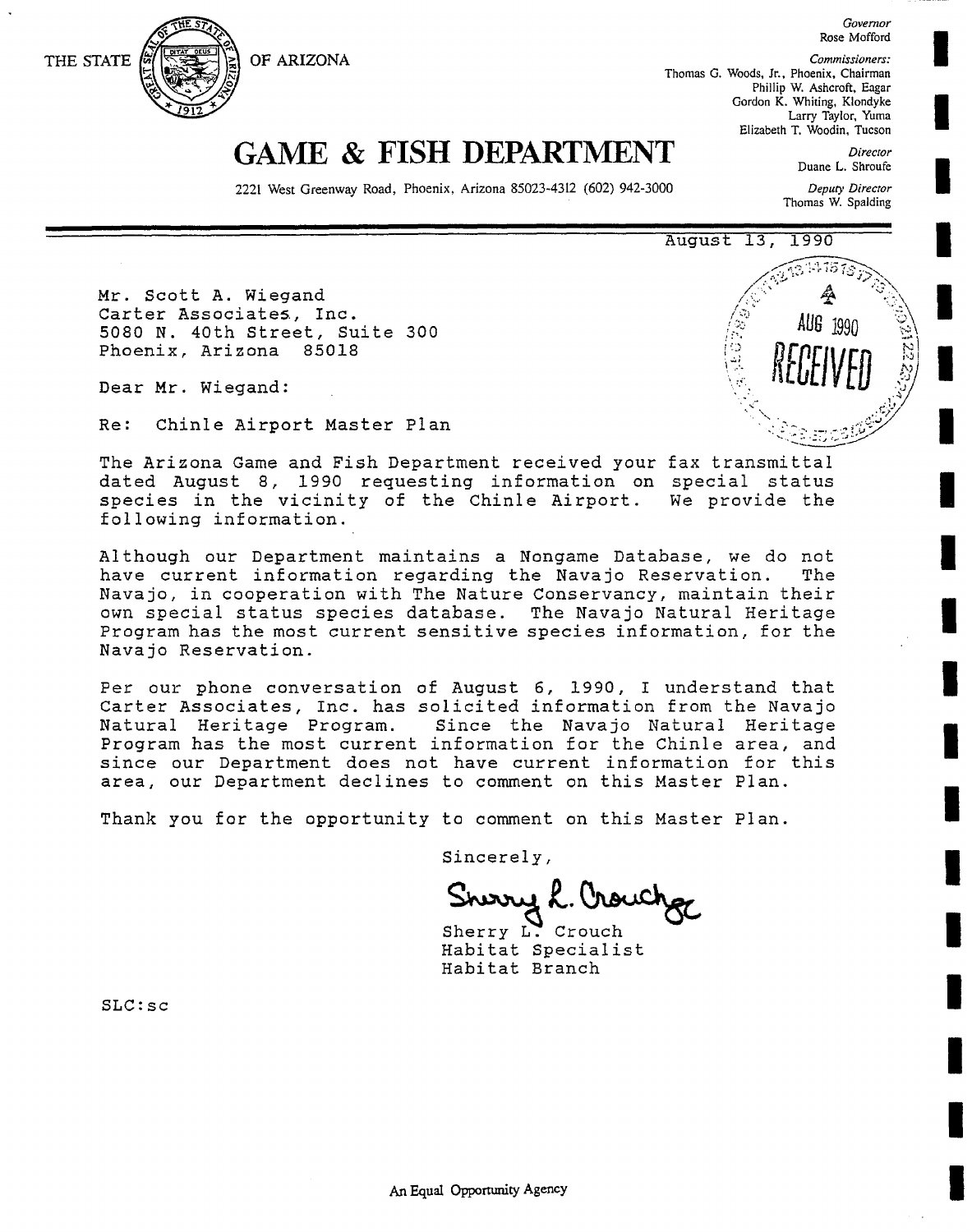United States Soil 301 East Indianola Ave.<br>
Department of Conservation Service Service Phoenix, Arizona 85012

Rugust 8, 1990

٠Q, Ġ,

Mr. Scott A. Wiegand I Airport Planner Carter Associates Inc.  $5080$  North  $40th$  Street<br>Suite  $300$ I Suite 300 .)., ~ .: ~.Z ?~;;: .~;,i~i/~ Phoenix, Arizona 85018

Dear Mr. Wiegand:

Your request for comments regarding the potential impacts to farmland in the area of the proposed Chinle Airport facility, Apache County, Arizona, has been received and discussed by telephone with Scott Wiggins of your office.

The Nazlini Wash site, about 3 miles southwest of Chinle and 3.5 miles from the intersection of U. S. Highway 191 and Indian Routes 6% and 7, should not impact negatively on presently adjoining croplands.

Sincerely,

**I** 

**I** 

**I** 

**I** 

**I** 

How R. Phillips

DONALD W. GOHMERT State Conservationist

**ACTING FOR**